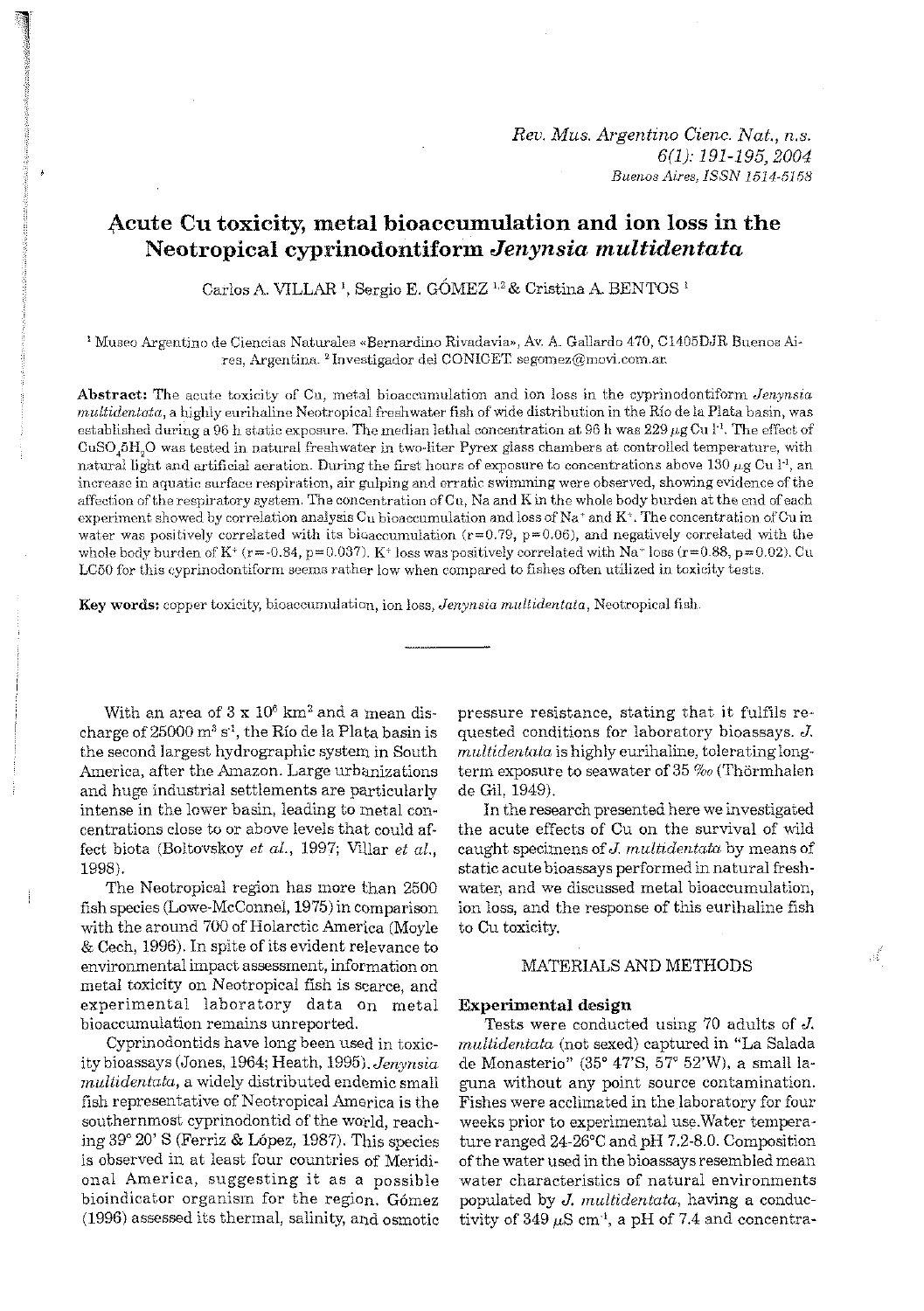tions of 1.6 mg dissolved organic carbon (DOC)  $1^{-1}$ , 26.7 mg Ca<sup>2+</sup> 1<sup>-1</sup>, 4.4 mg Mg<sup>2+</sup> 1<sup>-1</sup>, 35.0 mg Na<sup>+</sup>  $1<sup>-1</sup>$ , 5.3 mg K<sup>+</sup> $1<sup>-1</sup>$ , 28.6 mg Ci<sup>-</sup> $1<sup>-1</sup>$ , 62.2 mg HCO<sub>i</sub><sup>-</sup> $1<sup>-1</sup>$ and 66.3 mgS0,2- **1'.** The concentration of Cu was below  $4 \mu \text{g}$  l<sup>-1</sup>.

Puring acclimation animals were fed with a daily ration of ca.  $3\%$  body weight of commercial fish food Tetra Werke<sup>®</sup>. Acute static bioassays were performed following Ward & Parrish (1982) and Sprague (1990). The effect of CuSO 5H,O on seven experimental fish groups was tested in twoliter Pyrex glasschambers at controlled temperature, witllnatural light and artificial aeration. The test was performed with one control chamber and 6 different Cu doses: 2500, 1250, 600, 300, 150 and  $5 \mu g$  1<sup>-1</sup> nominal concentrations. Each chamber contained a group of 10 specimens. Cu concentration at each chamber was attained by pipetting from a stock solution of  $1 g Cu l^{-1}$ . Total Cu concentrations were measured at the beginning and at the end of the bioassays. The number of fish alive was registered twice a day during 96 b. All the fishes were measured (standard length) and weighed (wet and dry weight at 60°C) at the end of the bioassays. Average fish load at each chamber was  $0.47 \pm 0.13$  g l<sup>-1</sup> (wet weight). During the experiment fish were not fed.

# **Analytical procedures**

Water pH (Orion 250 pH meter), conductivity (Luftman conductance meter), and HCO; (Gran titration), Cl<sup>.</sup> (silver nitrate titration), SO $^{2}_{s}$  (turbidimetry),  $Ca^{2+}$  and  $Mg^{2+}$  (flame atomic absorption) concentrations were determined at the beginning of the test (APHA, 1985). DOC was determined after Golterman *et al.* (1978).

Water samples were prepared for metal analysis as follows: 100 mi of water were combined with **3** mi concentratedHNO,, refluxed in 250 ml flasks until volume was reduced to 10 ml and diluted to 100 mi. Samples with Cu concentrations lower than 40  $\mu$ g  $\Gamma$ <sup>1</sup> were concentrated in a cation exchange resin (Amberlite IRC50), and later eluted back with 2 M HNO,. Cu determinations (atomic absorption spectrometry, Buck 200A) were performed following Bettinelli et al. (1989).Calibration curves and traceability of the method were assessed using commercially available certified stock solutions. The limit of detection of Cu for water samples was  $4 \mu g l^{-1}$ .

Fish tissue samples were prepared as follows: a composite sample was digested in 250 ml flasks with the addition of  $2 \text{ ml H}_2\text{SO}_4$  and  $5 \text{ ml of HNO}_3$ until total digestion of organic matter was observed. Cu (atomic absorption spectrometry, Buck 200A), Na and K (flame photometry, Buck 200A) determinations were performed following

Bettinelli *el al.* (1989). Traceability of Cu, Na and K results were assessed by the use of bovine liver (SRM 1577b, NIST). The results obtained were in close agreement with the certified values.

# **Statistical methods**

The median lethal concentration LC50 at 24, 48, 72 and 96 h were calculated using the LC50 Calculation Program (Harrass, 1986). Statistical analysis was performed on the average measured concentrations. This program calculates an LC50 estimate with confidence limits based on data from toxicity tests using three methods: Probit analysis, Moving Average, and trimmed Spearman-Karber. The arcsine transformation is used with the first two methods. LC50 concentrations obtained by Probit analysis were related with time by means of a decreasing function. Pearson correlation coefficients were calculated between Cu concentrations in water and Cu, K and Na content in the fish tissue.

# **RESULTS**

Table 1 shows the average total Cu concentrations in water and the % mortality at different tirnes. Initial Cu concentrations decreased on average 11 % by the end of the bioassays. No mortality was observed at the control and  $\lt 4 \mu$ g Cu l<sup>.</sup>  $<sup>1</sup>$  dose. The bioassay with Cu concentration below</sup>  $4 \mu$ g l<sup>-1</sup> was assigned a value of  $2 \mu$ g l<sup>-1</sup> for the statistical analysis. Table 2 shows the LC50 values as a function of exposure time. The average LC50 obtained by the three methods declined during the 96 h test, and was related with time by means of a negative multiplicative function (Fig.1) (time in hours and LC50 in  $\mu$ g Cu  $1^1$ ):

 $LC50 = 39895$ .  $t^{1.1208}$  (R<sup>2</sup>= 0.997)

Along the 96 h acute toxicity test the behavioral responses of *J. multidentata* were observed and compared with normal activity. During the first hours of exposure to concentrations above  $130~\mu$ g Cu l<sup>-1</sup>, an increase in aquatic surface respiration, air gulping and erratic swimming were observed. After this initial phase, fish behaviour returned to normality.

The concentrations of Cu, Na and K in the whole body burden at the end of each experiment showed Cu accumulation and loss of  $Na^+$  and  $K^+$  (Table 3). The amourit of cation loss was related with the Cu dose. Cu concentration in water was positively correlated with Cu  $(r=0.79, p=0.06)$  and negatively with  $K^+$  (r= -0.93, p=0.01) content in fish tissue. K+ content in fish tissue was positively correlated with its  $Na^+$  content ( $r= 0.88$ ,  $p= 0.04$ ), and nega-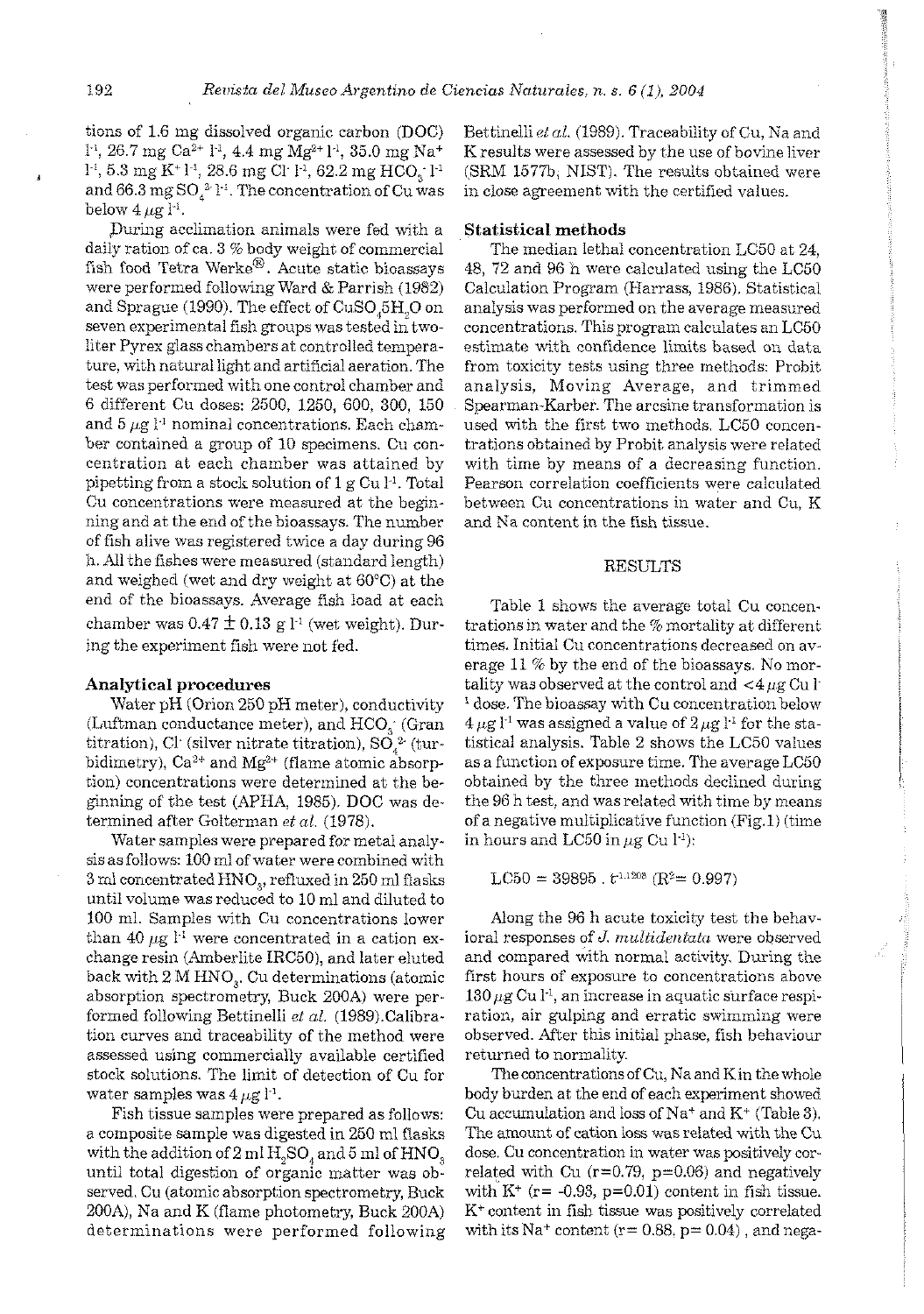| Cu conc.<br>$\mu$ g l <sup>-1</sup> | т<br>°C     | Standard length<br>mm | Weight<br>g | M(24)<br>% | M(48)<br>% | M(72)<br>% | M(96)<br>% |
|-------------------------------------|-------------|-----------------------|-------------|------------|------------|------------|------------|
| 2123                                | 23.0-26.8   | 17.2                  | 0.06        | 90         | 100        | 100        | 100        |
| 1252                                | 24 0-25.7   | 18.6                  | 0.07        | 70         | 100        | 100        | 100        |
| 536                                 | 22.9-26.8   | 16.4                  | 0.04        | 0          | 40         | 70         | 80         |
| 250                                 | 22.9-26.8   | 16.3                  | 0.04        | 0          | 10         | 30         | 40         |
| 131                                 | 22.7-26.3   | 18.3                  | 0.05        | 0          | 10         | 20         | 30         |
| $\leq 4$                            | 24 3 - 26 0 | 16.8                  | 0.04        | $\Omega$   | $\Omega$   | $\Omega$   | 0          |
| control                             | 24 0-26 0   | 16.3                  | 0.06        | 0          | 0          | 0          | 0          |

Table 1. Average Cu concentrations in water, water temperature, average standard length and average weight of fish, and mortality  $(M)$  at different times  $(h)$  in each Cu dose assayed.

Table 2. LC50 of Cu  $(\mu g l^1)$  at different exposure times, calculated by three different methods. In each case lower and upper confidence limits are indicated (LL and UL).

| Time (h)           | 24   | 48   | 72  | 96  |
|--------------------|------|------|-----|-----|
| Probit             |      |      |     |     |
| LC50               | 1136 | 528  | 313 | 248 |
| LL                 | 797  | 359  | 203 | 144 |
| UL                 | 1470 | 774  | 460 | 369 |
| Moving average     |      |      |     |     |
| LC50               | 1092 | 417  | 291 | 205 |
| LЬ                 | 811  | 249  | 149 | 87  |
| UL.                | 1615 | 706  | 569 | 397 |
| Spearman-Karber    |      |      |     |     |
| LC50               | 1018 | 858  | 379 | 234 |
| IJ                 | 785  | 610  | 187 | 99  |
| UЬ                 | 1320 | 1205 | 769 | 557 |
| Average            | 1082 | 601  | 328 | 229 |
| Standard deviation | 60   | 229  | 46  | 22  |

Table 3. Content of Cu, Na and K (DW) and Na/K molar ratio of the whole body burden of J. multidentata at the end of the bioassay.

| Cu cone.<br>$\mu$ g l <sup>-1</sup> | Сu<br>$me$ kg <sup>1</sup> | Na<br>g kg' | K<br>g kg i | $\rm Na/K$ |
|-------------------------------------|----------------------------|-------------|-------------|------------|
| 2123                                | 73.1                       | 2.64        | 4.3         | 1.35       |
| 1252                                | 16.9                       | 3.03        | 7.8         | 0.63       |
| 536                                 | 30.8                       | 4.24        | 8.2         | 0.88       |
| 250                                 | 29.8                       | 4.37        | 10.0        | 0.74       |
| 131                                 | 21.4                       | 4.04        | 9.3         | 0.74       |
| <4                                  | 13.8                       | 7.19        | 12.2        | 1.0        |
| control                             | 13.7                       | 7.20        | 12.1        | 1.0        |

tively correlated with Cu bioaccumulation ( $r = -0.84$ ,  $p = 0.04$ ). Cu uptake by the fish was rapid, increasing 5.3 times in less than 24 h in the higher Cu concentration assayed. The molar ratio of Na and K in fishes not exposed to Cu was 1.0. This relation decreased in fishes exposed to Cu, excepting in the highest concentration assayed. Care must be taken when comparing Cu, Na and K in the whole body burden as a function of time because exposure time was not similar for each Cu concentration.

#### **DISCUSSION**

The time-related development of the LC50 values (24, 48, 72, and 96 h) did not completely reach a stabilizing concentration within the 96 h of the bioassay. LC50 of J. multidentata was 26 % lower at 96 than at 72 h, showing that acute mortality had not reached an expected asymptotic value yet, as is most generally observed within 96 h (Ward  $&$ Parrish, 1982). LC50 24 h of this fish was 3.6 times higher than that of Cnesterodon decemmaculatus, another sympatric cyprinodontid that shares a similar life history (Villar  $et$   $al.,$  2000), but the difference between both species decreased multiplicatively with time ( $R^2$  = 0.998), being only 1.6 times higher for J. multidentata at 96 h (Fig.1). Higher resistance of J. multidentata during the first hours of exposition may be related with the enhanced capacity of osmoregulation of eurihaline fishes, which have the ability to reverse the active movement of Na<sup>+</sup> and Cl across the gill tissue, to change the amount and composition of urine excreted, and to alter epithelial permeability, all within a matter of hours. Nevertheless, Cu toxicity seems to impair this preliminary enhanced tolerance of J.multidentata to acute Cu exposition, leading to figures of LC50 similar to those of non eurihaline fishes at longer exposition times.

Ê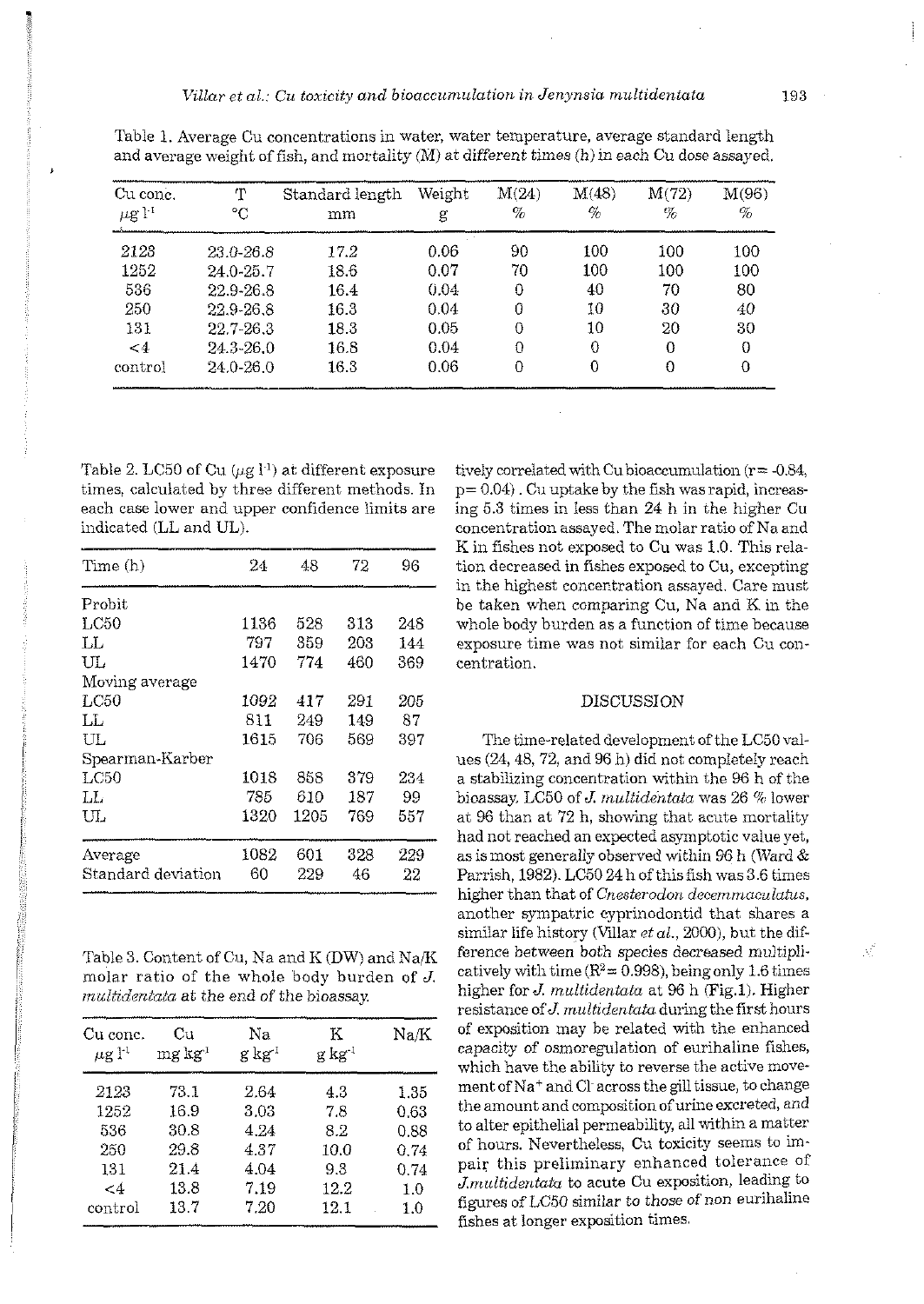

Fig. 1. LC50 values calculated by Probit analysis for J. multidentata (filled line) and C. decemmaculatus (dotted line, from Villar et al., 2000) and confidence limits (vertical bars) plotted as a function of exposure time (hr).

Cu causes a comparatively large upset in osmoregulation in freshwater fishes; exposed fish show a rather rapid decrease in plasma electrolytes and/or osmolality, coincident with the observed loss of Na and K in the body burden in the present research. The variation of the Na/K ratio observed suggested that the processes related with Na<sup>+</sup> regulation were more affected than those of K<sup>+</sup>. The mechanism of the Cu effect on osmoregulation in freshwater fishes appears to be an inhibition of Na<sup>+</sup> and Cl uptake by the gills probably due to an inhibition of the enzyme  $Na^+$ ,  $K^+$  AT-Pase in the gill tissue. High doses of Cu cause death by the combination of hypoxemia due to impaired oxygen uptake by the gills, and dysfunctions in ionoregulation (Heath, 1995).

Because Cu toxicity in water is influenced by water hardness, alkalinity, pH, and dissolved organic matter, and because experiments on fish toxicity are carried out at a wide range of different experimental conditions, caution should be taken when comparing LC50 data from the literature. Cu LC50 for J. multidentata seems rather low when compared to fishes often utilized in toxicity tests. Sorensen (1991) compiled LC50 96 h of 11 fish species, ranging between 60  $\mu$ g Cu l<sup>-1</sup> for Oncorhynchus kisutch and 2400  $\mu$ g Cu l<sup>-1</sup> for Lepomis macrochirus, with an average value of 561  $\mu$ g Cu l<sup>-1</sup> (SE = 144). In the upper range of the literature data, fingerlings of Ictalurus punctatus (catfish) showed a LC50 96 h of 730  $\mu$ g Cu<sup>1-1</sup> (Straus & Tucher, 1993), and adults of the same species a LC50 48 h of 28 mg Cu l<sup>1</sup> (Stouthart et al., 1996), while juveniles of Tilapia nilotica showed LC50 72 h of 58.3 mg Cu l<sup>-1</sup> (Somsiri, 1982). In the lower range of the literature data,

Noemacheilus rupicola showed a LC50 96 h of 230  $\mu$ g Cu l<sup>-1</sup> (Joshi & Prakash-Semwal, 1990), and Acrossocheilus paradoxus a LC50 96 h of 26 ug  $Cu I<sup>1</sup>$ , being the sensitivity of the last species similar to that of Salmo sp. (Chen & Yuan, 1994).

The sensitivity to Cu of J. multidentata was in a range comparable to that of the commonly used US Environmental Protection Agency (U.S.EPA) standard test organisms maintained in continuous culture: Daphnia magna and Ceriodaphnia dubia 48 h EC50 27 and 52 µg Cu  $l<sup>-1</sup>$ , respectively; Selenastrum capricornutum 96 h  $EC50$  40  $\mu$ g Cu l<sup>1</sup>: Mysidopsis bahia 96 h LC50  $160 \mu$ g Cu  $l^{-1}$ ; and *Pimephales promelas* 96 h LC50  $480 \,\mu g$  Cu l<sup>-1</sup> (Shedd *et al.*, 1999).

# **ACKNOWLEDGEMENTS**

This work was supported by grants from IFS, CONICET and Pablo Cassará Foundation.

#### **BIBLIOGRAPHY**

- APHA. 1985. Standard Methods for the examination of water and wastewater. Amer. Publ. Health Assoc., Washington, 1134 pp.
- Bettinelli, M., U. Baroni & N. Pastorelli. 1989. Determinazione diretta di elementi in traccia in matrici ambientali mediante imprego dell' ETA-AAS Zeeman e midificazione di matrice. In: Minoia C. & S. Caroli (eds.) Applicazioni dell'ETA-AAS Zeeman nel laboratorio chimico e tossicologico. Vol 1. pp. 49: Eddizioni Libreria Cortina. Padova.
- Boltovskey, D., N. Correa, D. Cataldo, J. Stripeikis & M. Tudino, 1997. Environmental stress on Corbicula fluminea (Bivalvia) in the Paraná River delta (Argentina): complex pollution-related disruption of population structures. Arch. Hydrobiol. 138(4): 483-507.

É

- Chen, H. & Y. Yuan. 1994. Acute toxicity of copper, cadmium and zinc to freshwater fish Acrossocheilus paradoxus. Acta Zool. Taiwan 5(2): 45-60.
- Ferriz, R.A. & G.R. López.1987. Jenynsia lineata lineata (Jenyns) (Teleostei, Jenynsiidae). Nueva cita para el norte de Patagonia. Rev. Mus. Arg. Cienc. Nat. Hydrobiol. 6(4): 23-27.
- Golterman, H., R. Clymo & M. Ohnstad. 1978. Methods for the physical and chemical examination of freshwaters. Blackwell Sci. Pub., Oxford, 166 pp.
- Gómez, S.E. 1996. Resistenza alla temperatura e salinitá in pesci della Provincia di Buenos Aires (Argentina), con implicazioni zoogeografiche. In AIIAD (ed.) Atti Congressuali, IV Convegno Nazionale Associazione Italiana Ittiologi Aque Dolci, Trento, 532 pp.
- Harrass, M. 1986. LC50 calculation program. version 2.0.
- Heath, A.G. 1995. Water pollution and fish physiology. Lewis Publishers, New York, 359 pp.
- Jones, J.R.E. 1964. Fish and river pollution. Butterworth Inc., Washington, 203 pp.
- Joshi, S.N. & V. Prakash-Semwal. 1990. Toxicity of zinc